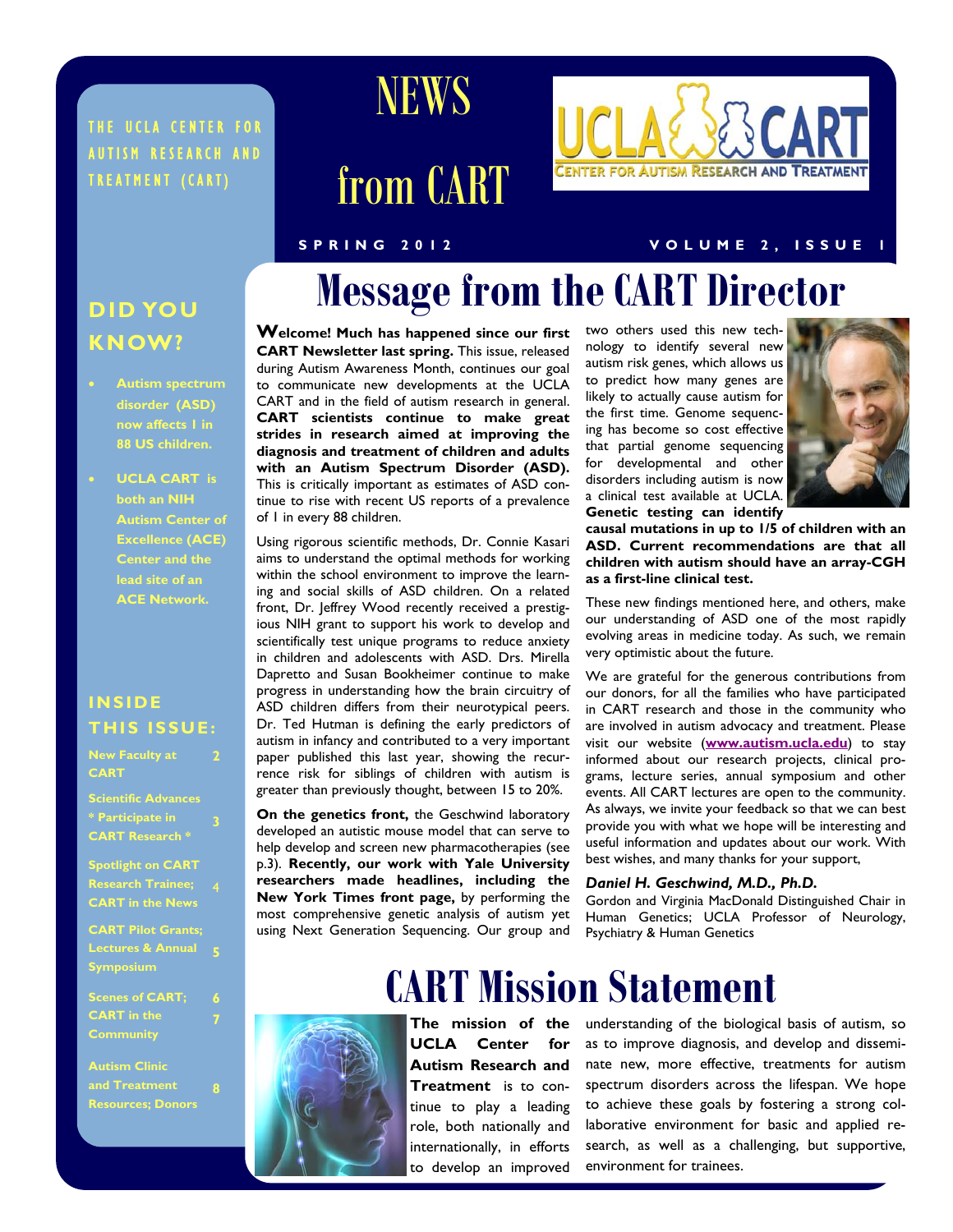# PAGE 2 NEWS FROM CART

# **Introducing CART Faculty Member – Ted Hutman, Ph.D.**

**Ted Hutman, Ph.D., a developmental psychologist, became an Adjunct Assistant Professor** in the UCLA Department of Psychiatry in July 2011.

Dr. Hutman's pathway to CART was not a traditional one. He studied economics at the Wharton School of Business, and philosophy and literature at Stanford where he received bachelor's and master's degrees. Before his academic training in psychology, he spent 14 years at the Los Angeles Philharmonic in a variety of positions including Orchestra Personnel Manager and Orchestra Manager. Seeking to build on this intensive experience with a rarefied population of highly talented people, in 2001 Dr. Hutman left the Philharmonic to work with Marian Sigman, Ph.D. in the UCLA Psychology Department.

With Dr. Sigman, Hutman studied autism, social-emotional development, and socialcognitive development. He was a study coordinator and interventionist in a parentmediated treatment study designed to improve the quality of play interactions and to boost communication skills in lowfunctioning preschoolers with autism.

As a postdoctoral scholar in the Department of Psychiatry, **he directed the UCLA CART study of infant siblings of children with autism,** a primary project of consecutive NIH-funded Center grants. These studies involved longitudinal assessment of infants whose older sibling(s) had been diagnosed with autistic disorder. The importance of infant research is that little is known about early development of children with autism because most are not diagnosed before their third birthday. Additionally, **early identification allows children to access treatment during a period in development when the brain is growing rapidly and critical skills such as language and social cognition are emerging.** As Dr. Hutman explains:

*"Now that we have identified patterns of be-*

*havior that indicate heightened risk for Autism Spectrum Disorder (ASD) in 12-month olds, the next challenge is to identify mechanisms during the first year that give rise to these behavior patterns. We can do this by studying gaze, learning, and brain activity during social tasks. This work will shed light on processes affected by ASD at the earliest stages of development. It will also improve screening and treatment for ASD during infancy."* 

Under Dr. Hutman's supervision, the UCLA CART infant sibling study contributed to a collaborative report indicating that nearly 20% of infant siblings are diagnosed with ASD. The percentage is even higher for male infants and those with more than one older sibling with ASD. In collaboration with UC Davis researchers, Sally Ozonoff, Ph.D. and Sally Rogers, Ph.D., the UCLA CART infant study has identified a **variety of behavioral characteristics that distinguish high-risk 12-month olds who go on to be diagnosed with ASD from those who did not.** Infants later diagnosed with ASD demonstrate less looking to faces, smiling and vocalizing to others, pointing, showing, imitating, and responding to social information.

Dr. Hutman's current and future projects aim to identify early signs of ASD in infants. He is pursuing funding to translate findings about infants later diagnosed with ASD into treatment protocols geared toward infants in order to boost social and language development. He has close collaborations with other CART faculty including Drs. Jeste, Dapretto, Kasari, and Geschwind. Dr. Hutman's work has been supported with grants and fellowships from the National Institutes of Health (NIMH and NICHD), the UCLA CART and the UCLA Intellectual and Developmental Disabilities Research Center, the Friends of the Semel Institute, the FPR/ UCLA Center for Culture, Brain & Development, the UCLA Graduate Division, Autism Speaks, and the Mattel Foundation.



*"Now that we have identified patterns of behavior that indicate heightened risk for Autism Spectrum Disorder (ASD) in 12month olds, the next challenge is to identify mechanisms during the first year that give rise to these behavior patterns.***"**

#### **— Dr. Hutman**



**Dr. Hutman speaking at CART annual symposium**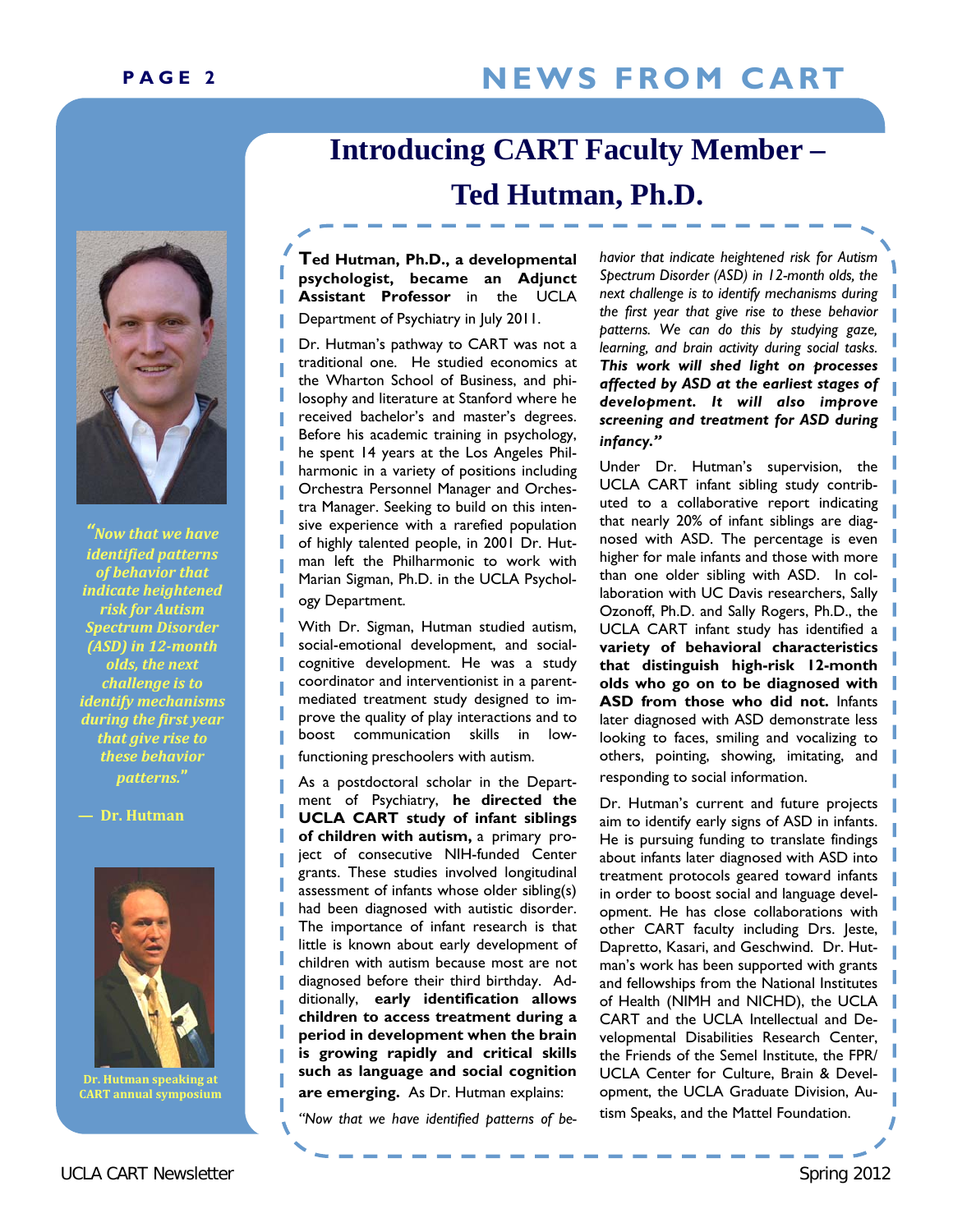#### **PAGE 3 SPRING 2012**



# **What is Autism Spectrum Disorder?**

Autism spectrum disorder (ASD) is a developmental disorder with neurobiological origins that affects the child's ability to use imagination, express feelings and ideas and his ability to establish relationships with others. The three core impairments in ASD are:

 **Communication problems** can be seen in a significant developmental delay, in language ability or no language use at all, robotic, formal speech or repetitive use of language.

 **Socialization Issues** are evident through a difficulty in developing peer relationships, lack of spontaneous engagement for enjoyment, and difficulty in the "give and take" of social interactions.

 **Restricted/Repetitive behaviors** include preoccupations that are atypical in intensity or focus, inflexibility in routines, and rituals, stereotyped movements, and preoccupations.



# **Recent Scientific Advances**

**New Mouse Model May Facilitate Autism Research and Treatment —** 

Last September, Daniel Geschwind, M.D., Ph.D., Director of the UCLA

CART, postdoctoral researcher **Olga Peñagarikano,** 

**Ph.D.** (shown at right), and UCLA colleagues reported on a new mouse model that may represent a more useful animal model for studying autism spectrum disorder (ASD) and testing potential treatments. **The new mouse model lacks the autism risk gene**  *CNTNAP2,* a gene which inherited



mutations cause a genetic syndrome known as cortical dysplasia-focal epilepsy, whose symptoms include seizures, loss of language and hyperactivity. And nearly two-thirds of those affected by this rare disorder are also diagnosed with ASD.

**The study, published in the journal** *Cell***, showed that the mouse shows all three core autism traits: communication deficits, social dysfunction and repetitive behaviors** (which included motor stereotypies and mental inflexibility/insistence on sameness) as well as hyperactivity and epileptic seizures, paralleling the human symptoms. In addition, brain studies reveal that **the mice exhibit atypical patterns of brain activity and connectivity that are similar to those seen in many persons with ASD.** 

**The mouse also responds to a drug (risperidone) already approved by the FDA to treat ASD-associated 'irritability' and shown to reduce repetitive behaviors in humans.** In the mice, this drug significantly reduced hyperactivity, repetitive behaviors and insistence on sameness. This suggests **the mice may be particularly suited for testing promising new medicines aimed at relieving autism's most disabling symptoms.**



# **Participate in CART Research**

Are you interested in learning more about our research projects, including how to enroll in a study? If so, please visit our website: **[www.autism.ucla.edu](http://www.autism.ucla.edu)**

Or email us at: **info@autism.ucla.edu**  **Recruitment coordinator, 310-267-CART To see if you are eligible** 

**Call JONI, CART** 



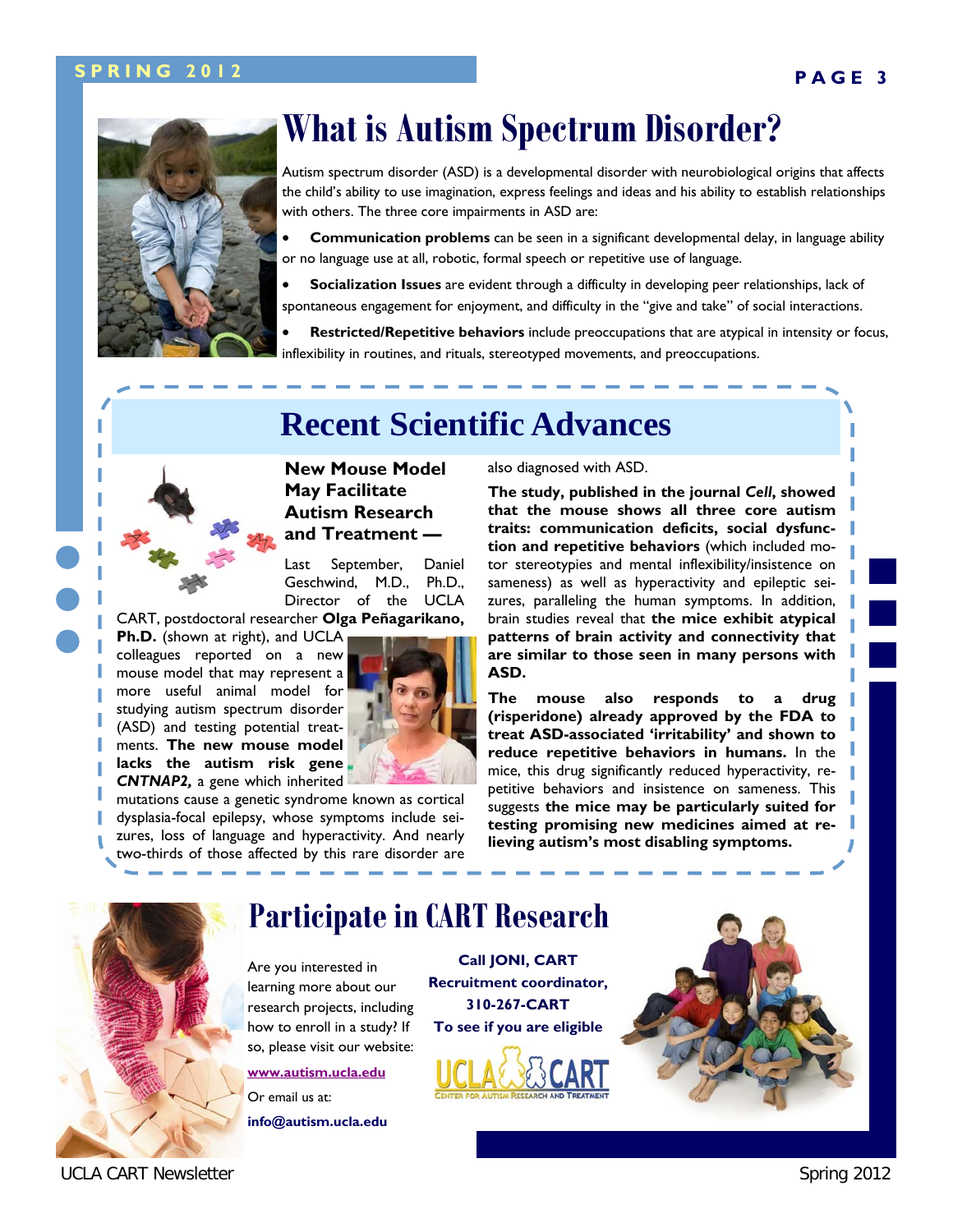# PAGE 4 NEWS FROM CART





I

**Jeff helping at CART community outreach event** 

# **Spotlight on CART Research Trainee**

## **Jeffrey Rudie, Ph.D. Candidate**

**Recent autism neuroimaging research led by UCLA graduate student Jeffrey Rudie and UCLA CART faculty - Drs. Mirella Dapretto, Susan Bookheimer and Dan Geschwind - has characterized how a genetic risk factor for autism affects brain circuitry.** A common risk allele in the Met Receptor Tyrosine Kinase (MET) gene was shown to impact multiple aspects of brain wiring in children and adolescents with and without autism spectrum disorder (ASD). Across both groups, children and adolescents carrying the risk allele were found to display atypical functional activity in response to emotional faces, including hyperactivation of the amygdala (a structure playing a key role in processing emotional information). Additional analyses revealed that this risk allele also disrupts both functional and structural connectivity of brain networks involved in social behavior and previously implicated in autism. The risk allele affected brain networks in both typically developing (TD) children and children with ASD but was shown to have a stronger impact in the ASD individuals. **These findings provide new insight into the neurobiological basis of the disorder** and may ultimately aid in the development of more effective diagnostic tools and

biologically based interventions. This work was presented at the International Meeting for Autism Research and the Society for Neuroscience Meetings in 2011 and is currently under review for publication.



This figure depicts the average functional connectivity map for the non-risk group (top left) and average functional connectivity values for each TD and ASD genotype groups (top right). The bottom images depict regions of diminished structural connectivity for the risk carrier group.

#### **CART in the NEWS:**

Every year the Autism Speaks staff and the Scientific Advisory Committee compile and vote on the Top 10 most significant advances in autism science from the many scientific papers published over that year. We are proud that **two of the Top 10 exceptional research achievements in 2011 were by UCLA CART researchers in Dr. Dan Geschwind's lab.** 

The papers describe how "Different forms of autism share striking brain similarities" (Geschwind & Irina Voineagu; *Nature*) and a "Gene knockout mouse may offer leap forward in autism animal models" (Geschwind & Olga Peñagarikano; *Cell* - see related story on page 3).



 **Dr. Daniel Geschwind** 

**Summaries of the Top 10 advances** are available at **[www.autismspeaks.org](http://www.autismspeaks.org/science/science-news/top-ten-autism-research-achievements-2011).**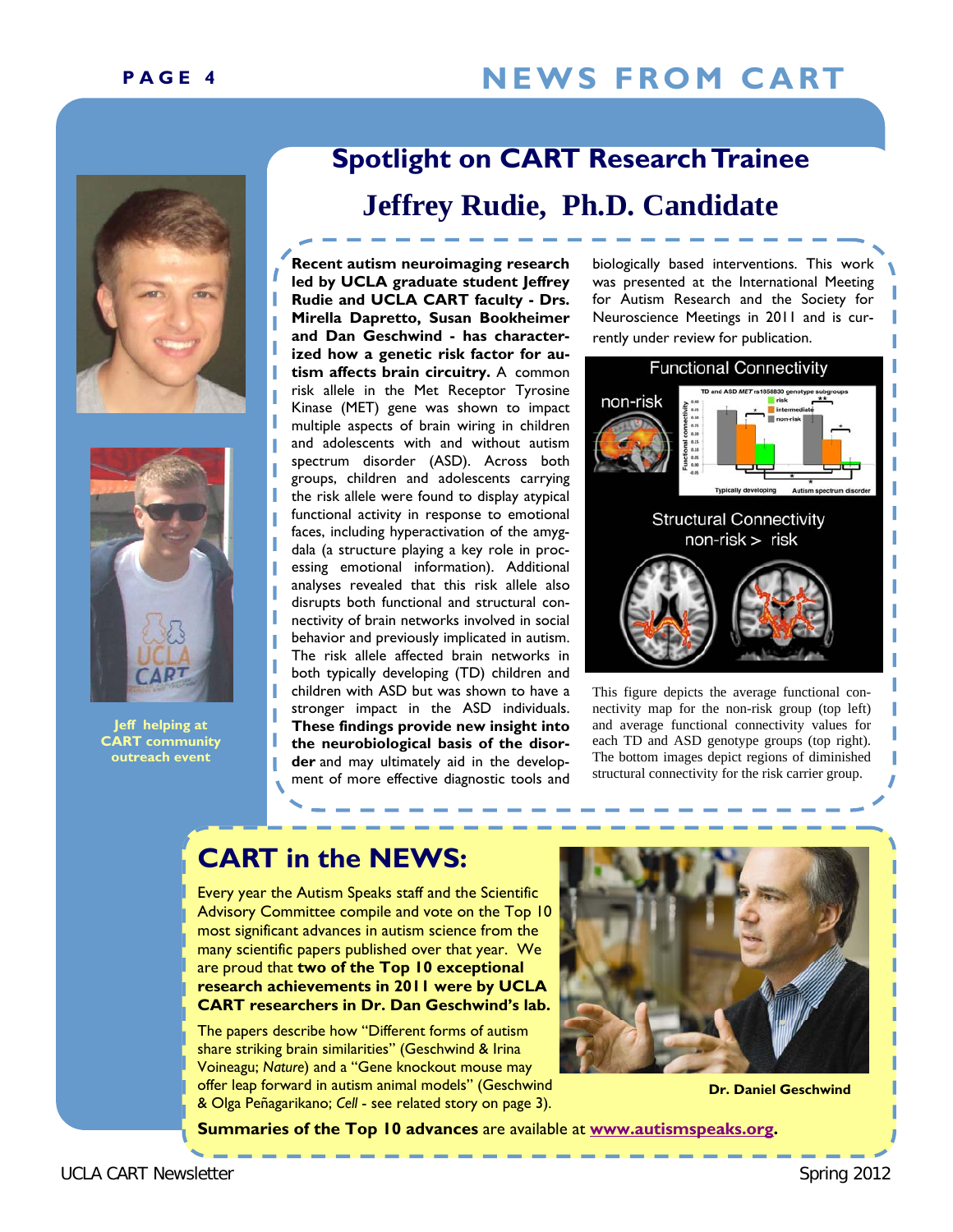# **CUTREACH**

## **CART Pilot Grant Program**



I I

Purpose: **Outreach to UCLA scientific community to stimulate innovative and relevant autism research that attracts new researchers to the autism field, encourages interdisciplinary collaboration, and leads to external funding and future productivity.**  $\rightarrow$  18 Pilot grants funded to date  $\rightarrow$  Basic and clinical research

**CART Pilot Grant Funding available for 2012-13: Applications due May 7th. [Request for Applications \(RFA\) is available at CART website](http://www.semel.ucla.edu/autism/research)**.

## **Autism Affinity Lecture Series**

**As an ongoing commitment to education and dissemination of scientific research findings, CART hosts monthly Autism Affinity Group Distinguished Guest Lectures** in which world-renowned research experts present recent scientific breakthroughs and treatment issues about autism spectrum disorders. To date, CART has hosted over 70 lectures. **The remaining speakers for the 2011-12 academic year** are:

**April 13 – Katarzyna Chawarska, Ph.D.** Associate Professor, Psychology Yale School of Medicine "*Autism in Infancy: Perceptual, Attentional and Social-Cognitive Features*"

**April 20 – Roy Grinker, Ph.D.** Professor, Anthropology, George Washington University, Washington DC "*Three Perspectives on the Autism Epidemic*" Dr. Grinker is author of *Unstrange Minds: Remapping the World of Autism*  \*Special lecture co-hosted by the FPR-UCLA Center for Culture, Brain & Development

**May 4 – Janine LaSalle, Ph.D.** Professor, Dept. of Med. Microbiology & Immunology, UC Davis M.I.N.D Institute "*Mapping the Neuronal Methylome and its Implications for Autism*"

**June 1 – James McPartland, Ph.D.** Assistant Professor of Child Psychiatry and Psychology, Yale University "*Revisiting the Social Motivation Hypothesis: A Developmental Model of Function & Dysfunction in Autism*"

Lectures are held on the first (or 2nd) Friday of the month, from October to June. For more information, please visit the **[CART website Calendar page](http://www.semel.ucla.edu/autism/events)** (www.autism.ucla.edu) for a full list of this year's speakers, lecture titles and map/directions. **Lectures are free and open to the public.**

# **CART's 4th Annual Symposium**

#### **On February 3rd, CART held its 4th annual symposium -**

**"Autism 2012"** to present the latest scientific findings and evidence-based treatment models for autism spectrum disorders. The all-day symposium offered continuing education credits and was attended by over 200 healthcare professionals, including pediatricians, neurologists, psychiatrists, psychologists, nurses, autism practitioners, as well as teachers, advocates, parents, and UCLA trainees, faculty and staff. CART faculty speakers included Drs. Dan Geschwind (genetics), Connie Kasari (behavioral treatments), Shafali Jeste (pediatric neurology and electrophysiology), Elizabeth Laugeson, (social skills training for teens) Mirella Dapretto (neuroimaging), and Ted Hutman (infants at risk). A clinical panel presented case studies and an "Ask the Experts" session concluded the day. **[Presentations](http://www.asdweb.org/education)** were videotaped and are posted on our website. See following pages for more highlights...



**For more information about CART's Scientific Outreach programs, please contact : Candace J. Wilkinson, Ph.D. ♦ Director of Operations & Outreach ♦ 310-825-9041**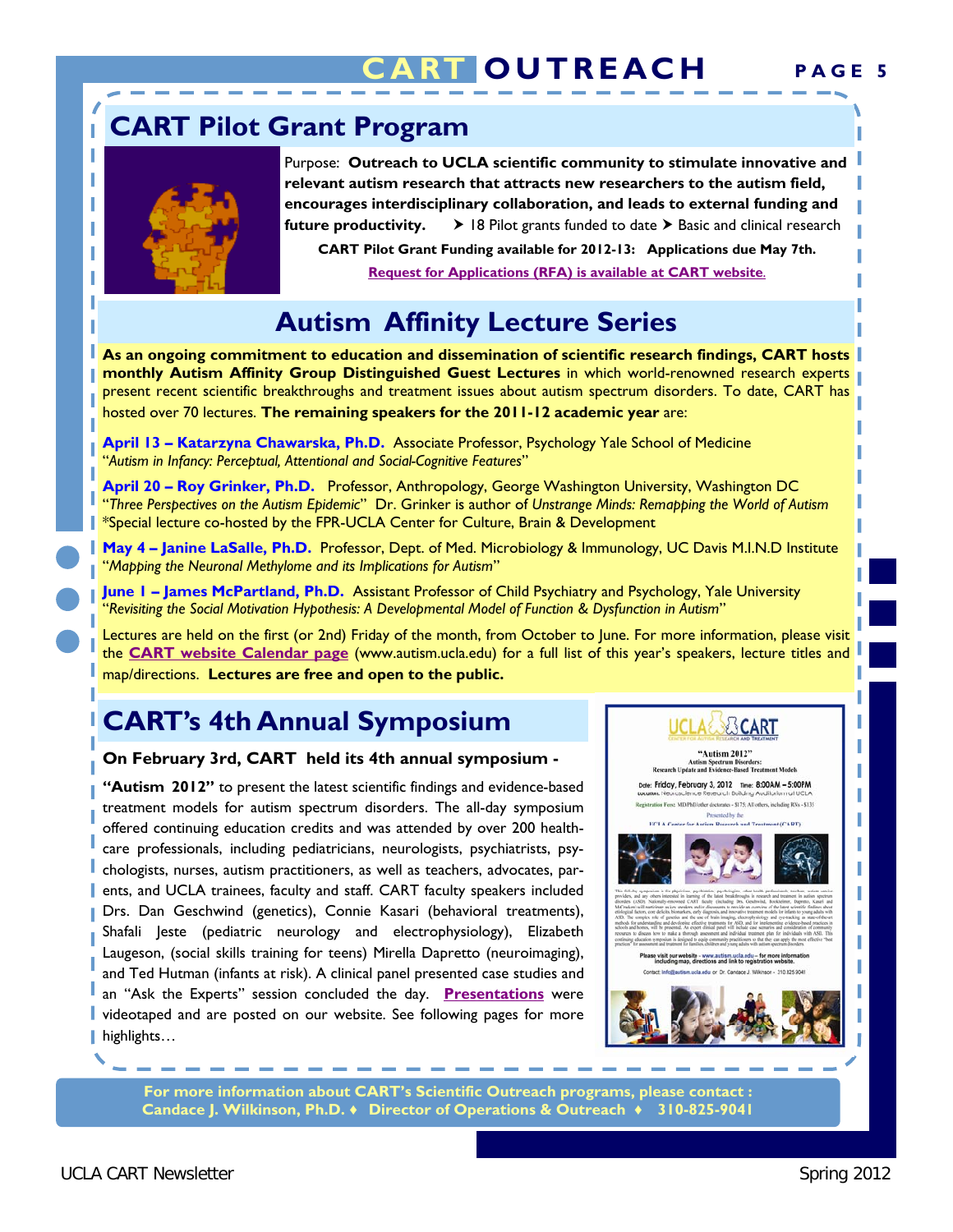#### **PAGE 6**

# **SCENES from CART's 4th Annual Symposium**

*CART faculty speaker Connie Kasari, Ph.D. answering questions from attendees at a break.* 

I I I I I I I I





*CART Director, Dr. Dan Geschwind, discussing research with an attendee.* 



*Dr. Mirella Dapretto presenting a lecture.*



*(Above, from L to R) at the luncheon: CART symposium co-chairs Dan Geschwind, M.D., Ph.D and Susan Bookheimer, Ph.D., UCLA Director of Development for Neuroscience Alan Han, guest attendee and donor Ed Jones, Ph.D., CART faculty speaker Connie Kasari, Ph.D., and guest attendee and gifted artist Leland Lee who is on the autism spectrum.* 





*Autism clinic admin. dir. Karin Best, Ph.D. and CART recruitment coordinator Joni Zuckerbrow-Miller, providing information at CART resource table.* 



#### *Artist*

*Leland Lee and his mother Karen Lee, an autism advocate from Taipei Taiwan* 

*Attendee Gabriela (L) Simon-Cereijido, Ph.D., CCC-SLP, Assistant Professor at Cal-State Univ. LA and CART Director of Operations & Outreach, Candace J. Wilkinson, Ph.D. who organizes the CART annual symposium.* 

I I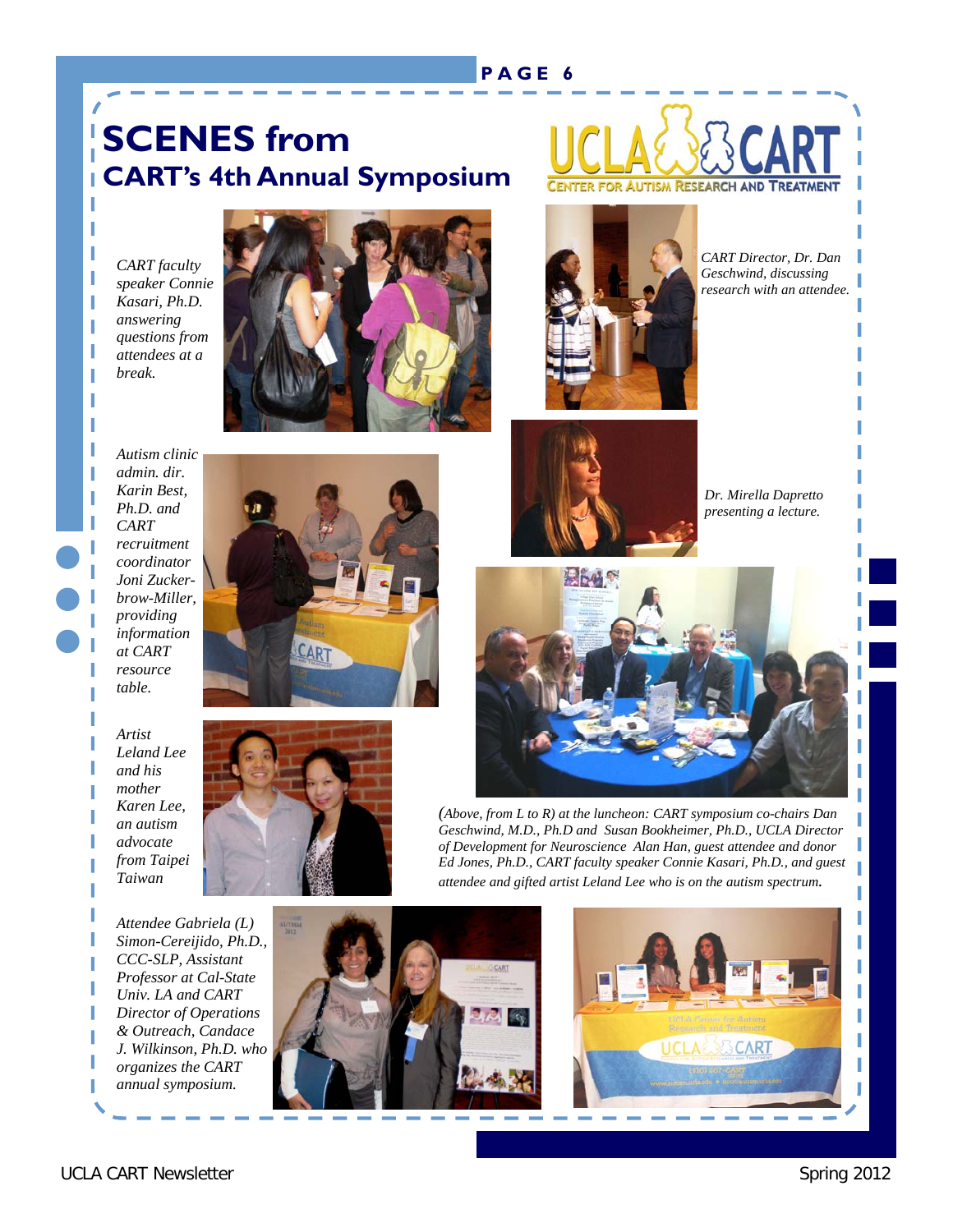#### **Those who attended the CART Symposium had this to say:**

*"Learning about the latest findings from CART research projects informs my teaching, clinical work, and research in the field of child language disorders. I am an assistant professor in the Department of Communication Disorders at California State University, Los Angeles, where we train graduate students to become speechlanguage pathologists (SLPs). Many of these future SLPs will work with individuals with autism spectrum disorders (ASD) and, therefore, I want to teach them current research-based knowledge on autism and evidence-based treatment models for this population. The UCLA CART symposium is a great source of information on autism. One of my students who attended last year became inspired and now is pursuing specialized autism training. I feel privileged to know that I, my students, and the families from our clinic can have direct access to such a fantastic autism research center and to its annual symposium in our same city!" —* **Gabriello Simon-Cereijido, Ph.D., CCC-SLP** 

*"I am truly impressed by all the leading experts in autism at CART with promising scientific findings. Since Leland and I moved back to Taipei 6 years ago, we continue to be involved in promoting the awareness of Autism in Taiwan, Asia. Each year we collaborate with autism researchers and practitioners from various countries to collaborate and exchange methods of interventions. We focus on ability rather than "disability". Leland has autism and he has*  become a gifted artist with exhibits worldwide. You can learn more about his accomplishments and see his work at *[www.Lelandlee.com](http://www.lelandlee.com/6901.htm)*. *Attending the CART symposium was a memorable experience and I look forward to collaborations between CART & Taiwan to enhance the breakthroughs for autism."* 

 *---* **Karen Lee, mother of Leland Lee; Autism Advocate**

# **CART IN THE COMMUNITY**

**UCLA CART, in partnership with Fiesta Educativa, are working together to provide autism resources for the Latino community in the greater Los Angeles area**. On September 29, 2011, Fiesta Educativa, held the 33<sup>rd</sup> State Wide Annual Conference at The California Endowment Center in Los Angeles. In its continuing efforts to provide the community with information about autism, and to expand its research par-



ticipation opportunities to underrepresented groups, CART was invited to attend the conference and participate as one of the exhibitors. **CART Intern, Alexandra Lopez de Portillo, represented CART at the event**. Alexandra is interning this year with CART's director of operations and outreach, Dr. Candace Wilkinson, and as-

sists with CART research administration and educational outreach programs. Given that the Latino community is the largest minority group in Los Angeles, Ms. Lopez de Portillo's participation in the event as a bilingual (Spanish/ English) speaker opened a window for all monolingual Latino families who attended the event and were seeking more information about autism and CART's programs.

#### As Alexandra explains:

*"There is a great need for autism programs and research opportunities for monolingual Spanish speakers. Many of the attendees at the Fiesta Educativa event expressed their desire to be included in research studies, clinical evaluations and educational events."* 

Currently, such opportunities are limited for the Latino community, and the ones that exist, are often restricted to bilingual families.Therefore, Dr. Wilkinson has been encouraging CART researchers to develop the necessary translation and validation of key autism assessment tools used in research studies so that, hopefully in the near future, CART can extend its research participation opportunities to monolingual Spanish-speaking families.

*(From L to R) Irene Martinez, Fiesta Educativa Executive Director; Alexandra Lopez de Portillo, UCLA CART intern, and Angelica Herrera, Fiesta Educativa Parent Coordinator*